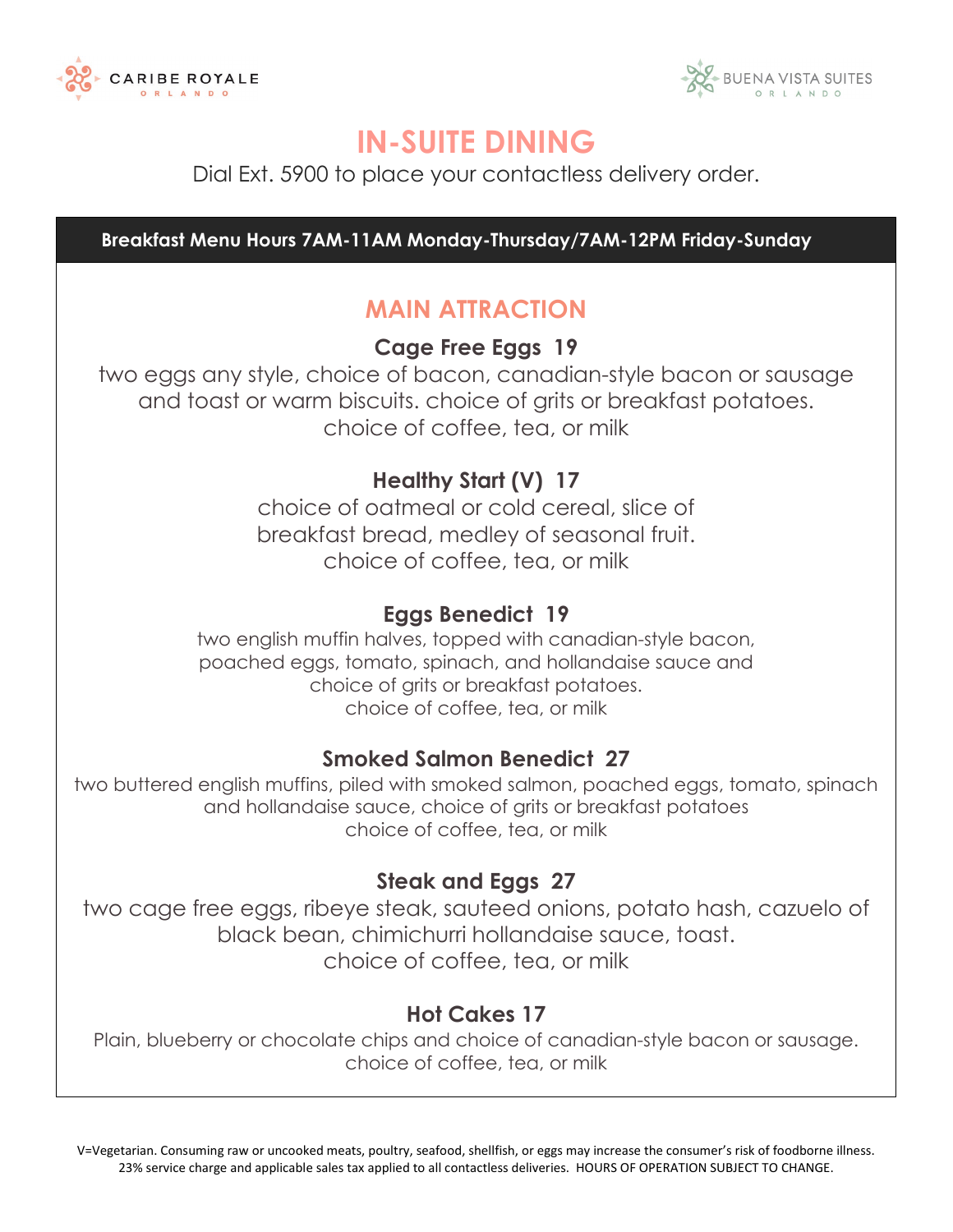



Dial Ext. 5900 to place your contactless delivery order.

**Breakfast Menu Hours 7AM-11AM Monday-Thursday/7AM-12PM Friday-Sunday**

#### **Create an Omelet 20**

choice of three fillings: cheddar & jack cheese blend, peppers, onions, tomatoes, mushrooms, bacon, sausage or canadian bacon. choice of toast or biscuit. choice of grits or breakfast potatoes. choice of coffee, tea, or milk

additional topping 1 each

#### **Children's Menu**

All children's menu items are served with choice of milk or juice

#### **One egg Any Style 9**

with breakfast potatoes

#### **Pancakes 10**

choice of meat or seasonal berries

#### **SIDE ITEMS**

| Toast                          |     | <b>Fruit Muffin</b>         |  |
|--------------------------------|-----|-----------------------------|--|
| gluten free                    | 4   | blueberry, banana nut       |  |
| white, wheat                   |     |                             |  |
| <b>Flaky Croissant</b>         | 4.5 | <b>Breakfast Meats</b>      |  |
| <b>Bagel with Cream Cheese</b> | 4.5 | sausage, turkey sausage,    |  |
| <b>Breakfast Potatoes</b>      |     | bacon, canadian-style bacon |  |
|                                |     |                             |  |

#### **BEVERAGES**

**Freshly brewed coffee, decaffeinated coffee, or tea small pot 9 - large pot 12** 

| <b>Soft Drinks</b>    | 4  | <b>Hot Chocolate or Chilled Milk</b> | 3.50 |
|-----------------------|----|--------------------------------------|------|
| <b>Chilled Juices</b> |    | <b>Traditional and Special Teas</b>  | 4    |
| <b>Voss Water</b>     |    | Carafe of Juice small 9 - large      | 12   |
| <b>Mimosa</b>         | 10 | <b>Bloody Mary</b>                   | 12   |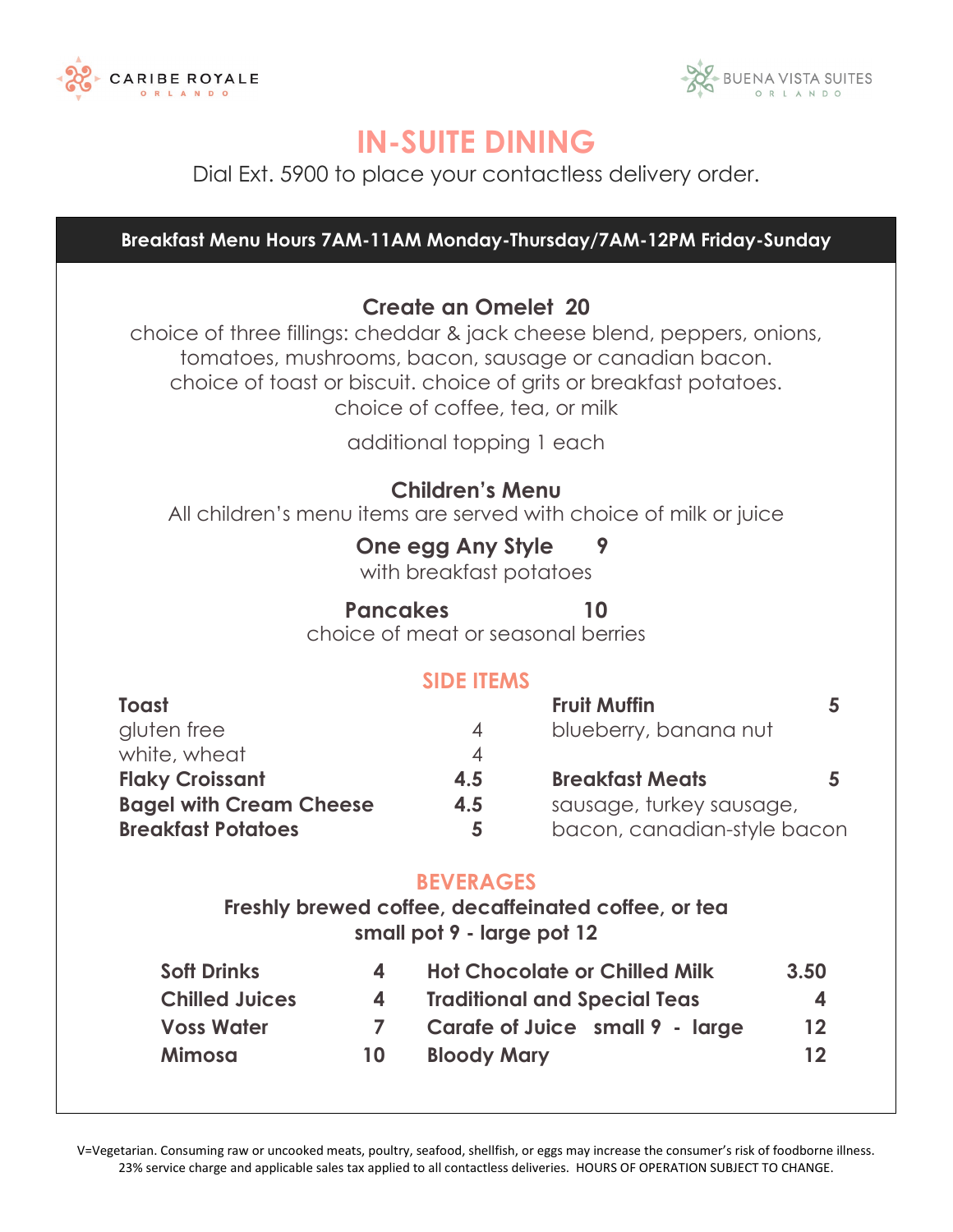



Dial Ext. 5900 to place your contactless delivery order.

 **Lunch Menu Hours 11AM-2PM Monday-Thursday/12PM-2PM Friday-Sunday**

### **FRESH MADE PANINIS**

**Cuban 14**

cumin dusted shaved pork, ham, salami, swiss cheese, garlic pickle, mustard, mojo mayo and chips

## **Italian 12**

ham, salami, capicola, provolone cheese, marinated onions, olive salad and chips

## **Chicken 12**

natural free-range chicken, applewood smoked bacon, cheddar cheese, chipotle BBQ mayo and chips

## **COLD ITEMS**

**Assorted Cheeses 6.5** 

## **Cold Sandwiches 11**

choice of roasted turkey or ham & cheese, served with chips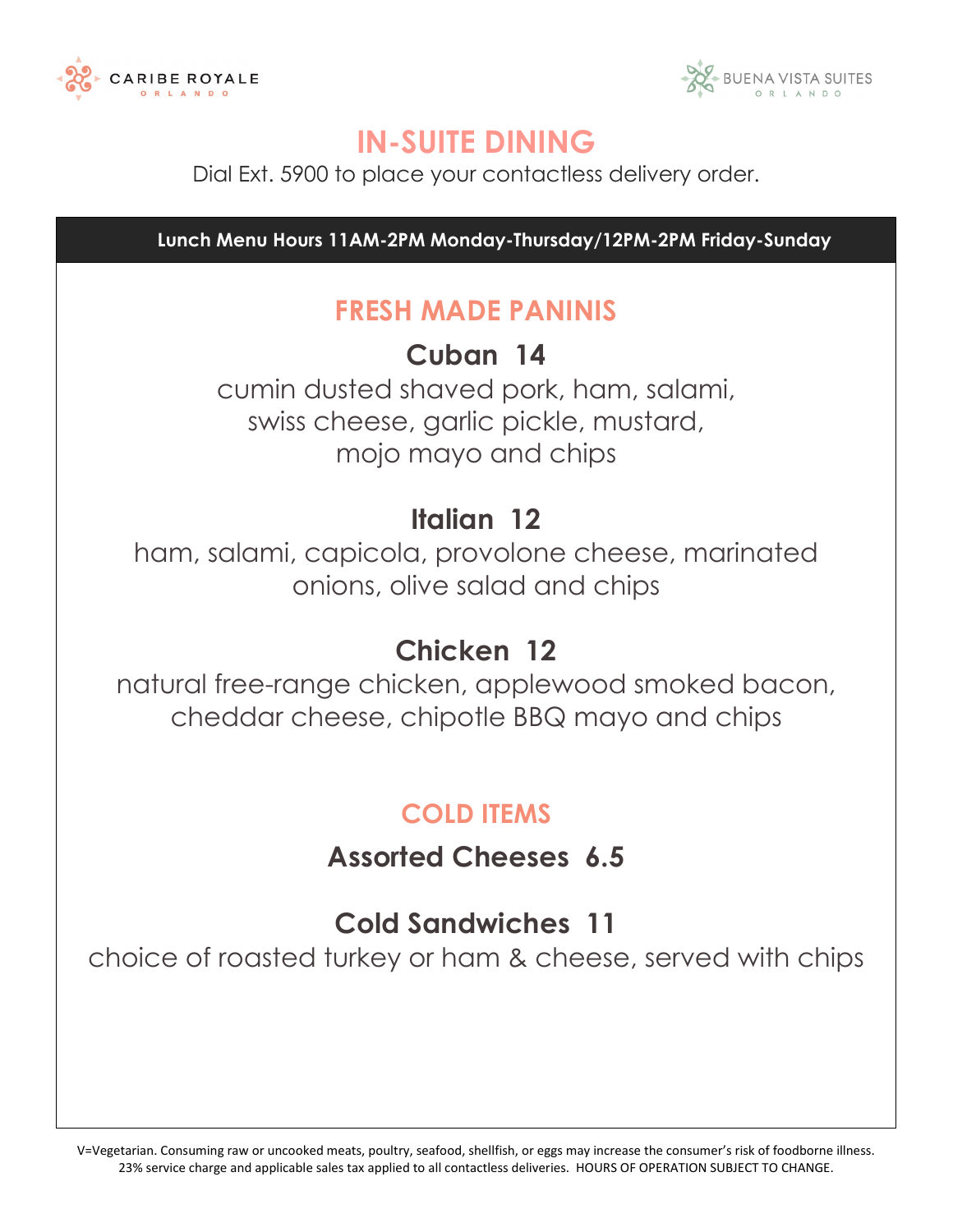



Dial Ext. 5900 to place your contactless delivery order.

 **Lunch Menu Hours 11AM-2PM Monday-Thursday/12PM-2PM Friday-Sunday**

## **PIZZA**

### **12" Cheese Pizza (8 Slices) 15**

choose your favorite toppings 1.25 each

## **6" Kid's Cheese Pizza 8**

choose your favorite toppings 1.00 each extra cheese, pepperoni, mushroom, ham, onions, green peppers, sausage, tomato, black olives, pineapple

## **Margherita (8 Slices) 18.5**

pesto rubbed crust, mozzarella, fresh buffalo mozzarella, tomato, fresh basil

## **DESSERTS**

# **Breyers Ice Cream Pint 9**

chocolate, vanilla, strawberry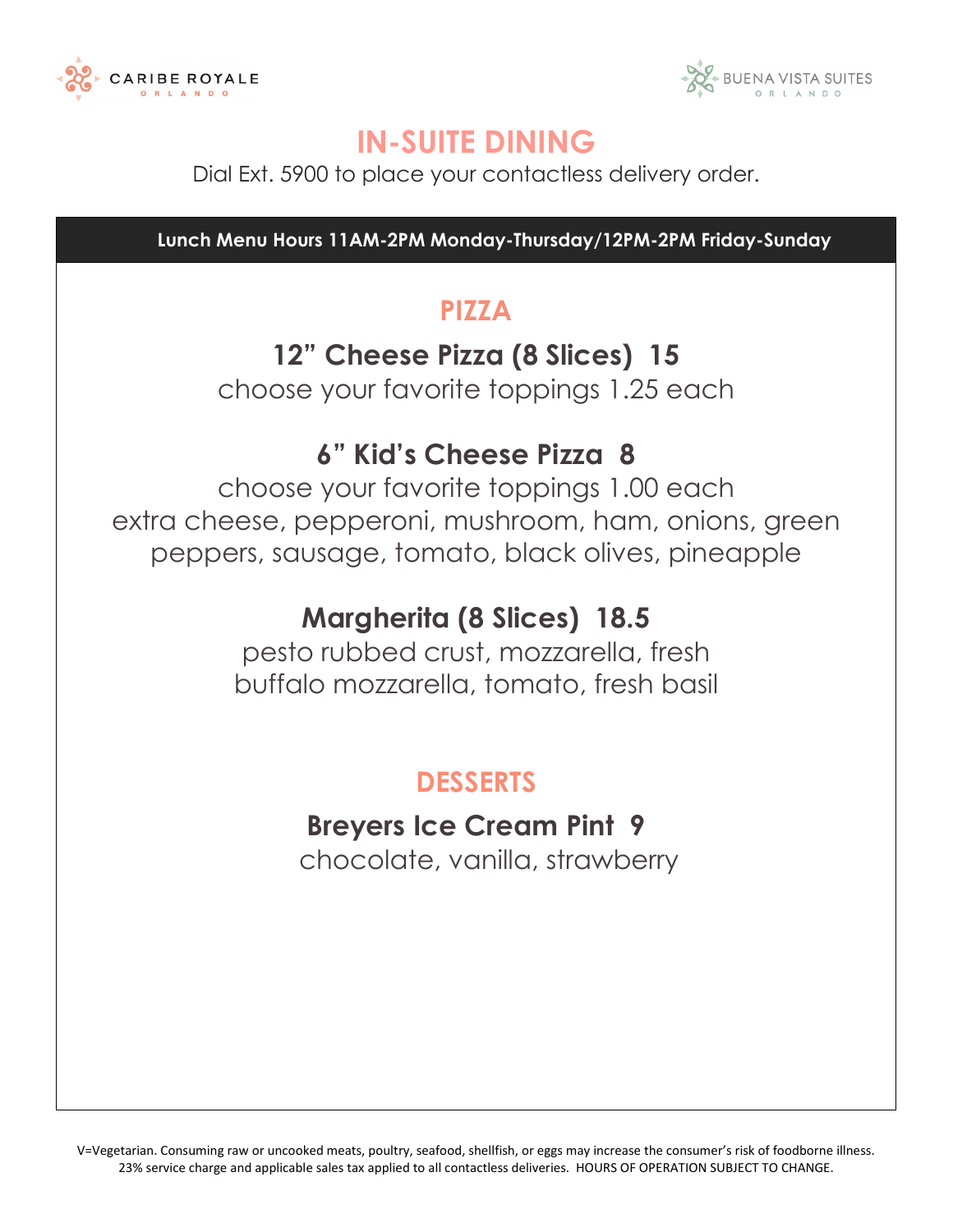



Dial Ext. 5900 to place your contactless delivery order.

## **Dinner Menu Hours 6PM - 10PM**

## **STARTERS**

## **Caesar Salad 14**

crisp romaine, shaved asiago cheese, caesar dressing

add chicken 5 shrimp 6

## **Caprese Tomato Stack 16**

fresh local fiorentina mozzarella cheese, basil oil, balsamic syrup, and arugula

### **MAIN ATTRACTION**

### **Chicken Carbonara 22**

julienne chicken breast, peas, smoked bacon, shell pasta tossed in rich alfredo sauce and shaved asiago cheese

### **Grilled Flat Iron Steak 30**

sauteed onions and mushrooms, garlic mashed potatoes, fresh asparagus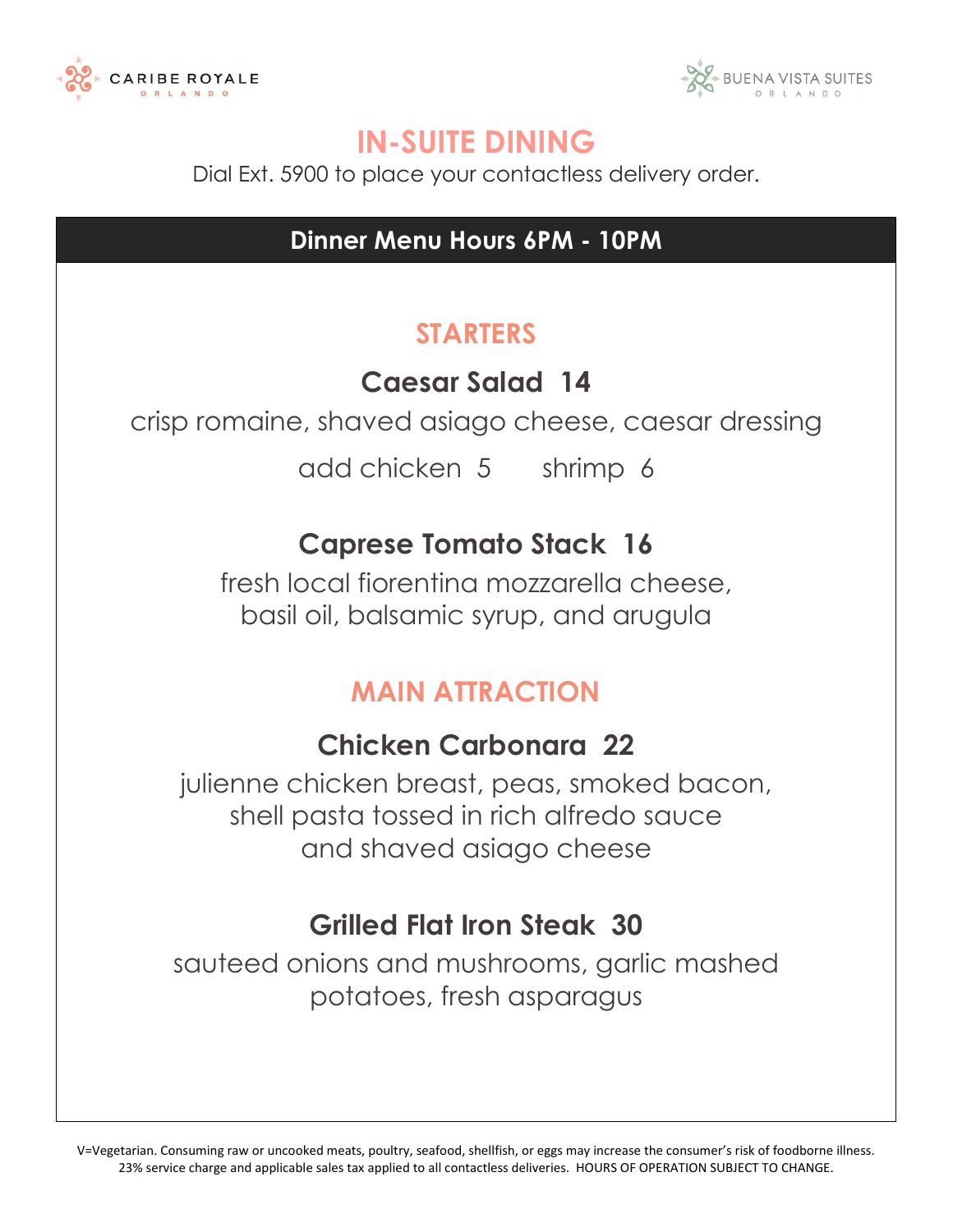



Dial Ext. 5900 to place your contactless delivery order.

#### **Dinner Menu Hours 6PM - 10PM**

#### **HANDHELDS**

served with lettuce, tomato, onion, and fries

#### **Ultimate Beyond Burger (V) 20**

hand formed vegan burger, lettuce, vine ripened tomato, shaved bermuda onions, chimichurri sauce

#### **Sirloin Burger 17**

premium 8oz ground beef, american cheese, buttered brioche bun.

add bacon 2, grilled onions or mushroom 1

#### **12" Cheese Pizza 15**

choose your favorite toppings 1.25 each extra cheese, pepperoni, mushrooms, ham, onions, green peppers, black olives, sausage, pineapple

#### **Children's Menu**

All children's menu items are served with choice of milk or juice

Chicken Fingers with Fries 14 Hot Dog with Fries 10 Grilled Cheese with Fries 10 Burger with Fries 12

#### **DESSERTS**

**Breyers Ice Cream Pint 8** chocolate, vanilla, strawberry

**Key Lime Pie 10**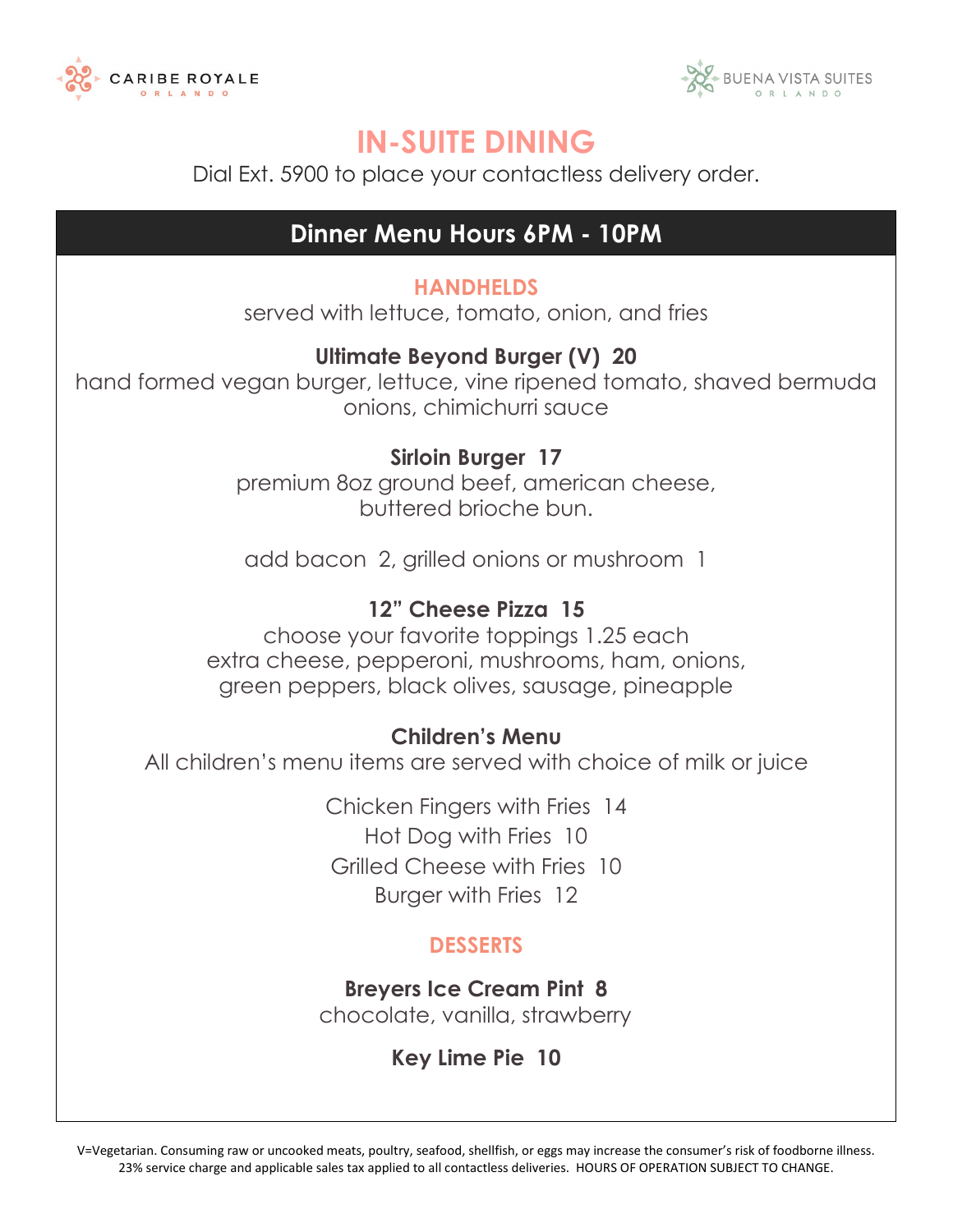



Dial Ext. 5900 to place your contactless delivery order.

#### **White**

Stone Cap Chardonnay/8 Stone Cap Chardonnay/40

## **By the glass By the bottle**

Sycamore Lane Pinot Grigio/8 Sycamore Lane Pinot Grigio/40 Oyster Bay Sauvignon Blanc/11 Oyster Bay Sauvignon Blanc/48 Bodvar No. 9 Rose/50 Napa Cellars Chardonnay/65

#### **Red**

Sycamore Lane Merlot/8 Sycamore Lane Merlot/40

Stone Cap Cabernet Sauvignon/8 Stone Cap Cabernet Sauvignon/40 Napa Cellars Pinot Noir/55 Franciscan Estates Cabernet Sauvignon/75

#### **Sparkling**

Ruffino Prosecco/14 Ruffino Prosecco/65

Domaine St Michele Brut/13 Domaine St Michele Brut/55 G.H. Mumm Brut/85 Provocativo Magnum Brut Cava/175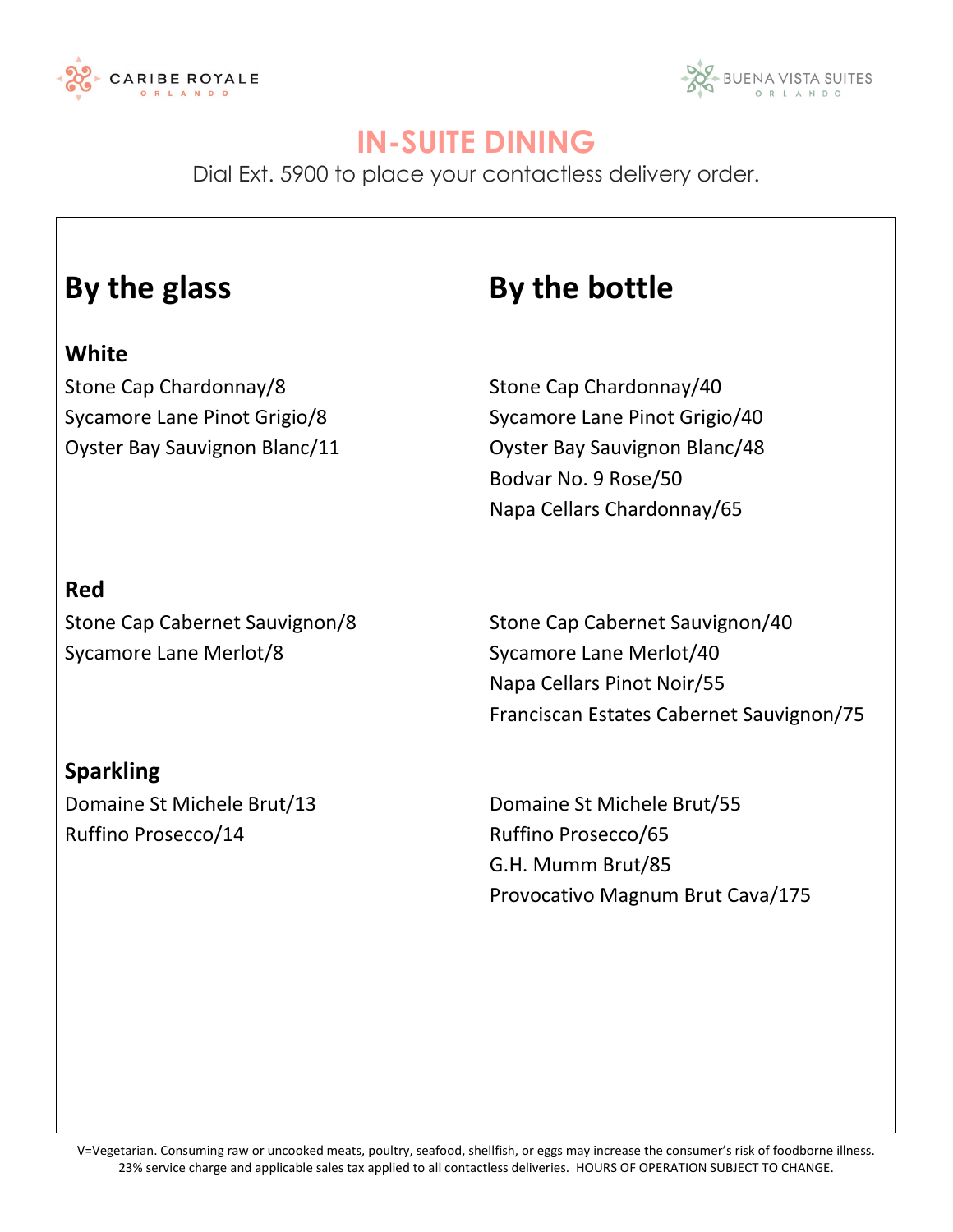



Dial Ext. 5900 to place your contactless delivery order.

## **Spirits**

**Bourbon Vodka** Jim Bean/150 Stolichnaya/150 Makers Mark/195 Makers Mark 1995

**Scotch Gin** Dewars White Label/175 Beefeater/150 Chivas Regal 12yr / 195 Tanqueray/175

Whiskey **Rum** Seagram's VO/150 Bacardi Silver/150

**Tequila Cognac** Milagro Silver/150 Courvoisier VS/175 Patron Silver/195 Hennessey VS/195

**Cordials Cordials Single Malts** Bailey's Irish Cream/195 Glenlivet 12yr/210 Amaretto Di Saronno / 195 Macallan 12yr/240

**Sodas and Mixers** Club soda, ginger ale, tonic/6 Bloody Mary mix/ 16 Grenadine, Lime Juice, Sweet and Sour Mix/16 Sweet/Dry Vermouth/20

Crown Royal/185 Papas Pilar Dark/195